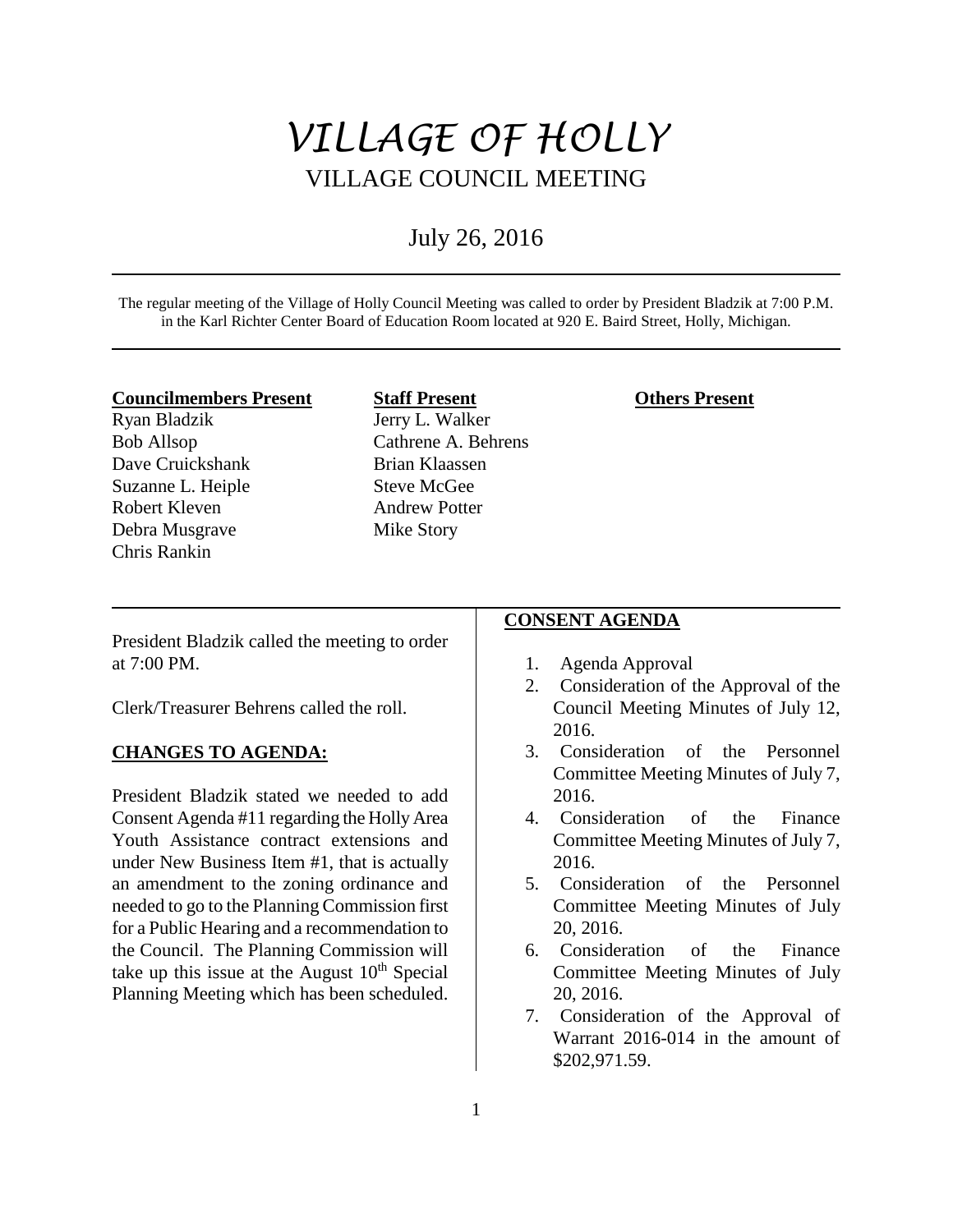- 8. Consideration of the Amendment to the 2016-2017 Council Meeting Schedule for November 2016.
- 9. Consideration of the FY 2015-2016 Annual Investment Report for the Village of Holly.
- 10. Consideration of Resolution 2016- 024, confirming the Village President's Appointment of Galon Christian to the Planning Commission.
- 11. Special Event
	- a. Pirate Days Downtown **Merchants**
- 12. Consideration of contract extensions between the Village of Holly and Holly Area Youth Assistance for Program Year 2013 and Program Year 2015.

**CM 2016-075 Motion by Musgrave, second by Rankin to approve the consent agenda as amended.**

**Motion carried by a voice vote of all ayes and no nays.** 

#### **PRESENTATION**

President Bladzik asked Mr. Doug Henderson to step forward. He stated that about six or seven years ago he was in a conversation with then Village President Peter Clemens and Mr. Clemens advised him because of a situation on the Planning Commission there were two opening and asked him if he wanted to serve. He advised President Clemens that he did and at his first meeting Mr. Henderson was elected to the Chairperson position for the Planning Commission. He has honored the Village with his service as the Planning Commission chair. From a personal standpoint he was one of the people who impressed upon him the importance of leaders and officials who know

2

their stuff. He was amazed at how Mr. Henderson could look at a site plan and immediately know what was wrong with it. Both he and Gary Okonski both were experts at that and that served the Village well in terms of maintaining our ordinances, making sure our development and our building was appropriate. He was saddened to receive his letter of resignation; he was hoping that he would be able to serve well beyond his time here, if not forever, but as it is it is his honor to thank him for his service for the past 12 years to the Village.

Mr. Doug Henderson, 228 Airport, stated that it was his honor to serve the Village. He has lived here for many years; it is the town he loves, they have raised their five children here and thanked the council very much.

#### **PUBLIC COMMENT**

Patrick Feeny, 210 Franklin, stated he is coming back because of a comment made after a previous discussion about rumors and hearsay. He doesn't want to make anyone feel uncomfortable in the room but it has come to light that many people have made comment about our police chief. He asked the Village Council to produce a show of hands as far as who supports our Police Chief. He stated if someone has a problem with the Chief of Police it should be discussed with this body because they choose who represents the Village residents. Almost two years ago he originally came up to the Council about a sign at the corner of E. Maple and Saginaw Street and the danger it represents as an intersection to the Village. Saturday night during the movie night it happened again. He said that it is kind of interesting that it took eight months for the council to decide on bike lanes, very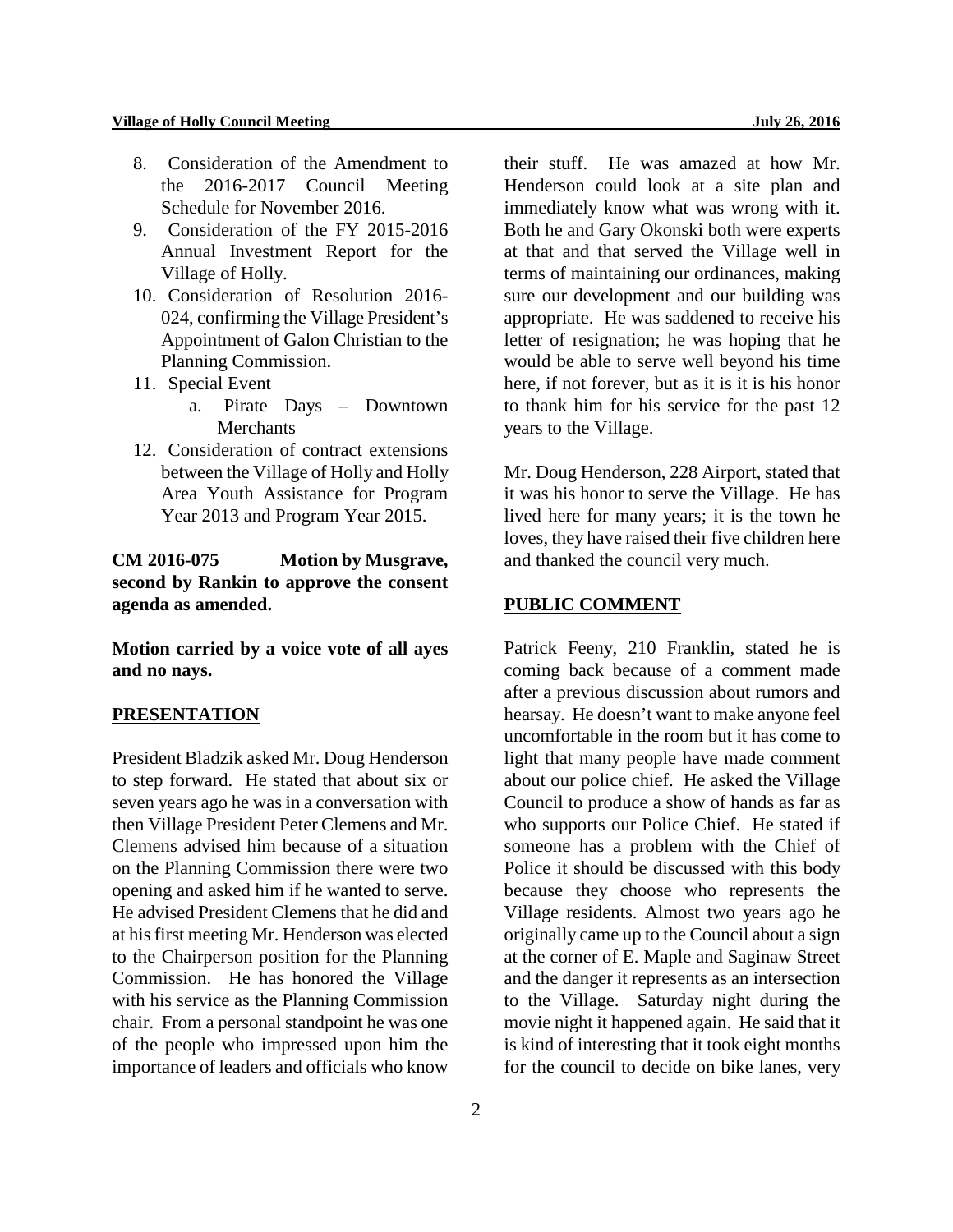thoughtful. Here he is a common citizen and he can't even get a straight answer, a very simple request, what do we do wait for someone to get hurt, he knows its mundane but that one time would be one too many times. This is a minor issue and may not be important to those who don't live right down in the Village but to have officials at the Village tell him that "drivers are going to be drivers"; that's really not a response.

#### **OLD BUSINESS**

None

#### **NEW BUSINESS**

**#1. Consideration of the Adoption of Ordinance #422 to amend the Commercial District Zoning Ordinance.** 

**CM 2016-076 Motion by Heiple, second by Musgrave for the adoption of Ordinance #442 to amend the Zoning Ordinance Article 11, Section 1102, Special Land Use to allow for mini storage units.** 

# *President Bladzik read the ordinance into the record.*

President Bladzik stated that a future land map has been distributed to the Village Council which is a portion of our Master Plan document which is the whole purpose of having zoning and planning ordinance. As you can see it is color coded and the area that is being looked at amending would be all of the areas in red. Storage facilities are already allowed in Industrial and Light Industrial and this amendment would be to extend the Special Land Use to general Commercial. Any of the areas in red would have the

potential to have a special use granted for a storage facility. He stated that this project came about from a property owner who is proposing the placement of a storage facility at the corner of N. Holly and Quick Road.

Council Member Cruickshank stated this is sort of a catch 22 because we already have so many storage units in the Village as it is. He asked if it was purely building storage with sliding garage doors.

President Bladzik stated that would be a requirement of the Site Plan Review process but the big question here is do we want to allow the potential type of development throughout the commercial district.

Council Member Heiple stated there was an added section for this amendment that outlined the restrictions that were not going to be allowed in the storage units so does that need to be amended for this.

President Bladzik stated usually when it comes to the special land use and the site plan review process there are two sections of the zoning ordinance that the planning commission has to look at. One chapter is in the front and one is in the back; the front is whether the proposal fits the criteria for a special use and the back is for building and operations and other things like that.

Council Member Allsop asked what would happen if they don't approve this.

President Bladzik stated that the commercial district would remain unchanged and the potential developer would not be allowed to develop this type of business on that particular parcel.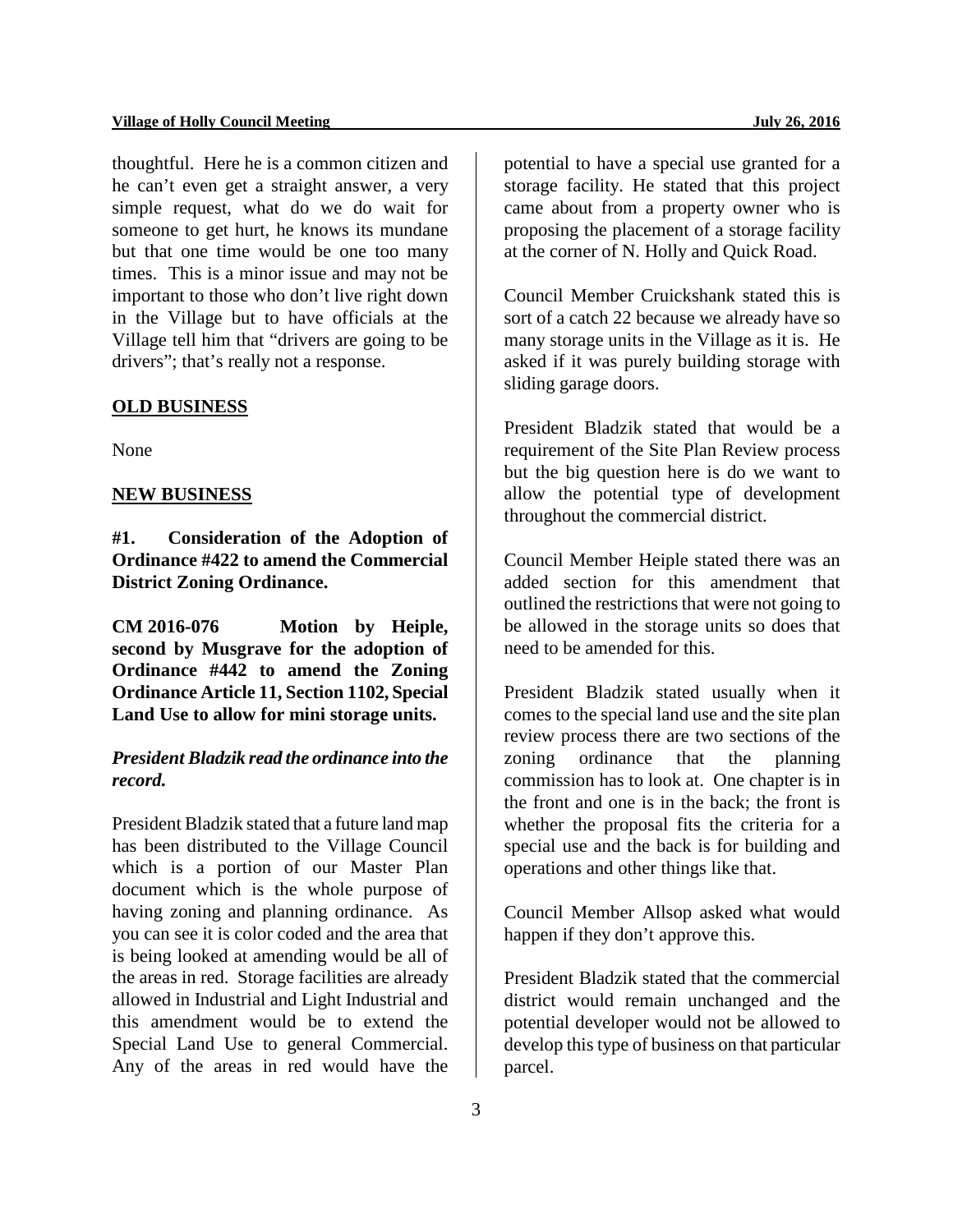Council Member Rankin stated that if he is reading this correctly they are voting on the original ordinance as well as the proposed amendment by the Planning Commission.

President Bladzik stated that as the ordinance is presented it is just the Special Land Use definition.

Council Member Rankin asked if the text amendment was a separate motion.

Council Member Heiple stated it was not, it was read into the main motion.

**CM 2016-077 Motion by Musgrave, second by Cruickshank to table New Business Item #2.**

**Motion carried by a voice vote of all ayes and no nays.** 

**#2. Consideration of the Introduction of Ordinance #443 to adopt a Non-Discrimination Ordinance in Public Facilities in the Village of Holly.**

**CM 2016-078 Motion by Bladzik, second by Heiple to adopt Ordinance #443 to adopt a Non-Discrimination Ordinance in Public Facilities in the Village of Holly.** 

**Motion by Rankin, second by Heiple to waive the reading of the ordinance.**

President Bladzik stated he has been researching and discussing with his peers in communities around Michigan for some time and more than 40 communities have adopted this. This is something he understands may be supported, it may be opposed and may be

everything in between. He thinks that as a community, we need to have a discussion on this.

**CM 2016-079 Motion by Bladzik, second by Musgrave to postpone the consideration of the adoption of Ordinance #443 until Tuesday, September 27, 2016.** 

**Motion carried by a voice vote of all ayes and no nays.**

President Bladzik stated he is proposing that on Tuesday, August 23, 2016 the Village holds a public hearing regarding this ordinance to allow for public comment. This will give the communities and various stakeholders time to review the document over the period of a month. While we are bringing this up on September 27, 2016 it doesn't mean, based upon the feedback we get at that time, that we need to make a decision on this at that time, it could be further postponed but he believes that we just need to have an endgame process so we are talking about something substantial.

# **#3. Consideration of the position of Assistant Village Manager/Community Development Director.**

President Bladzik stated this proposal went to the Personnel and Finance Committees twice due to posting situation. They are proposing, as recommended by Finance and Personnel, the shifting of Community Development responsibilities of the Village. The Village did have a Community Development Director at one time and hasn't had one in quite some time. For a long time the Planning and Zoning responsibilities fell on our former Building Official Jeff Wren and when he left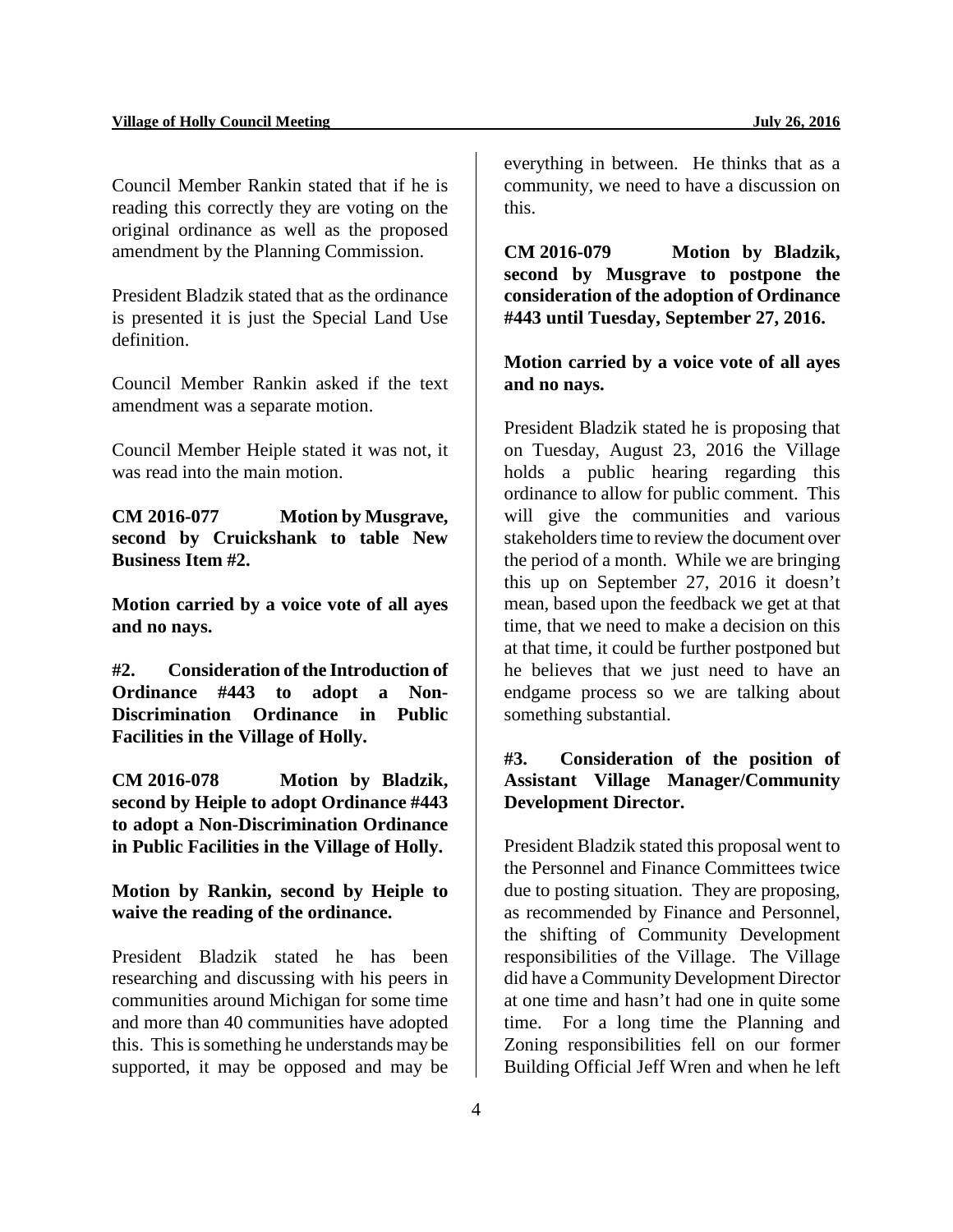the Village in 2012 his responsibilities were turfed out to existing staff members due to budget constraints. Code Enforcement fell onto the police department and building enforcement and Planning and Zoning went mostly to the Clerk/Treasurer Cathy Behrens. They have looked at roles and what is on everyone's plate, we looked at our DDA Director. Our DDA district encompasses most of our commercial district right now and we would additionally shift code enforcement and building operations to this position. This was discussed at the last DDA Board meeting and the overtime issue was brought up and we are also proposing shifting this person to payroll to limit their hours and structure them to do our best to forego overtime. There has been talk around town that we are creating a new position and we are not, we are simply taking duties off of the Clerk/Treasurer's desk.

# **CM 2016-080 Motion by Allsop, second by Rankin to approve the establishment of the Assistant Village Manager/Community Development Director as presented in the council packet.**

Nick Zbiciak, 408 S. Broad Street, stated he heard him say it is not a new position and he would like to know where the money is coming from for this, how much is it going to cost the Village of Holly taxpayers and why are there sufficient funds for this position and not sufficient funds for police and fire dispatchers.

President Bladzik stated we are proposing a budget amendment from our fund balance. We have developed healthy fund balances since our recession. Our building fund balance has a very healthy surplus and that is the purpose of that particular fund. The cost of this is under \$4,000 and that is just for the payroll taxes. We are proposing a budget amendment of 7.65% for FICA, 2% for unemployment and Worker's Comp is already in there and that would be a budget amendment to the 2016-17 budget out of the building fund.

Mr. Zbiciak asked why there is sufficient funding for this and not for police, fire department and emergency services and dispatch services.

President Bladzik stated that we contract with Oakland County Sheriff's Department for dispatch services and those services are in the area of \$115,000 so we provide full dispatch services and we have our own police department and fire department.

Mr. Zbiciak stated he lives right across from the police department that he has had to call 911 three times in the last 18 months and response time was between 15 and 20 minutes because we don't have a local dispatch that knows the area, it has to go through several steps; we are not being served. He would like this brought up as a separate item for consideration but he would like to see the dispatchers brought back.

Patrick Feeney, 211 Franklin, stated that his question is he is very impressed with the job our Clerk/Treasurer does and why aren't some of the jobs going to our Village Manager. This is cronyism loud and clear. His temperament does not make Mr. Potter a good candidate for this position with the Village. Mr. Feeney stated that he is one of the loud mouths that doesn't always agree with him. To put someone who has contempt for people in this kind of position, he doesn't think that is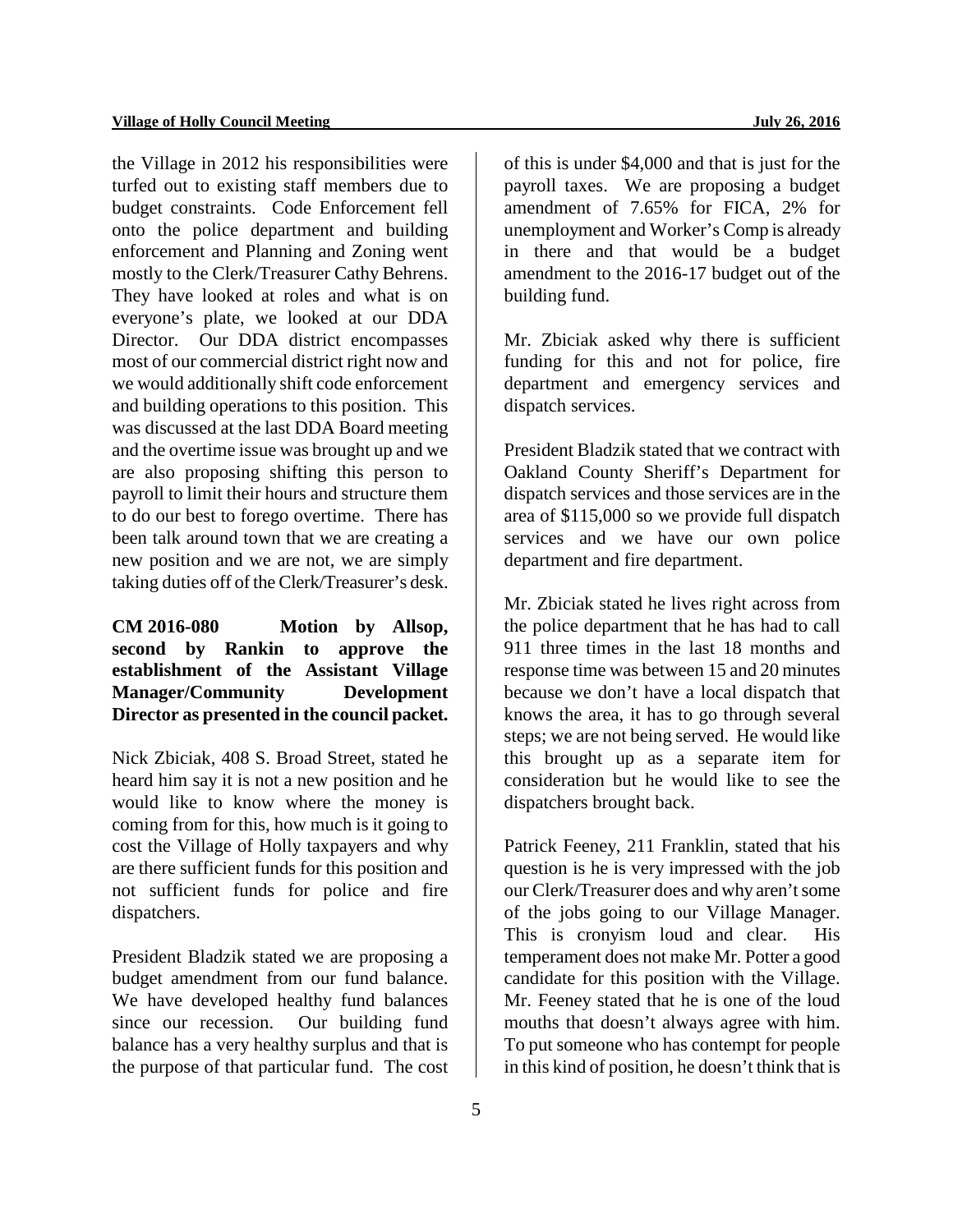good. That is two bit cheap, if you want someone who disagrees with you to embarrass you? Why wasn't this brought up at the budget meeting? At the end he would like to hear what you are discussing with the township. How many of you have met someone out in the community that says we need to spend money on a new position, they want more police officers.

President Bladzik stated this is not creating a new position, this will just strictly handle community development and handle building and code enforcement.

Lenore Johnston, 713 Mary Ann, stated if you change from a contractual position to a payroll you shift payroll taxes, retirement and insurance and asked where that money was coming from. She stated she doesn't understand tacking an Assistant Village Manager on that she thinks that the Village will object to. The Village being out of the red is a new thing to the Village residents. She thinks that it should be stressed that it is not a new position and she thinks people feel like you are trying to pull the wool over people's eyes and maybe not tack on the Assistant Village Manager title.

President Bladzik stated as the details of this were flushed out, the Assistant City Manager in Fenton, his role is Community Development, so in terms of the organizational chart it was just a mirror of Fenton. He stated we are the second largest Village in Michigan.

Larry Magaw, 213 Washington Street, (spelled out his last name M-A-G-A-W) stated that the reason he spells his name is because the person who transcribes these meeting

minutes doesn't get it right. He thinks that most Holly residents do not want to be like Fenton. The City of Fenton has re-structured their downtown again and put in curbs, made it more difficult to do business downtown and it looks like the Village of Holly might want to go down that same path and he is hoping the people on this board don't want to do that. Just because the City of Fenton has an Assistant City Manager does not mean we need an Assistant Village Manager. When you are going to move the DDA Director from a 1099 employee to on the payroll you are looking at larger expenses down the road. This may not show up in next year's accounting but it will definitely in 5 or 10 years become a burden on the citizens.

Council Member Kleven asked if the attorney was familiar with the dual employment laws and asked if this would be dual employment.

Attorney Gildner stated he did not think so.

Council Member Musgrave stated that she thought we suggested this title because we thought it would allow for better recognition in other areas.

Manager Walker stated part of the discussion for the title is that under this new proposed shift of duties is that some of his job duties would be outside of the DDA. It would be improper for a DDA Director to work outside of the district. He wouldn't have the powers of the Village to do that. If he were to attend meetings and carry the voice of the Village at the County level or the State level or a regional level, the title allows him to speak on behalf of the Village.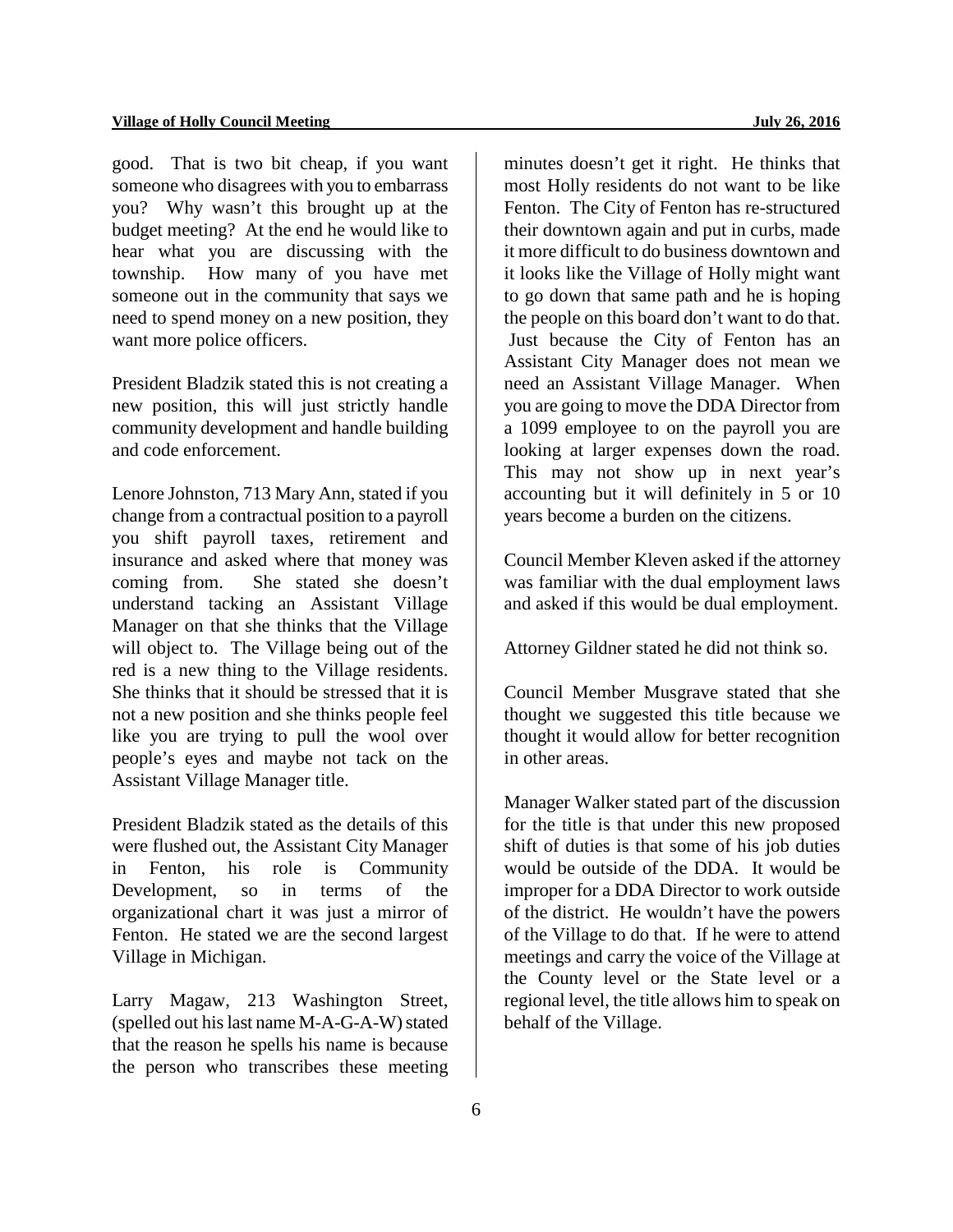Council Member Cruickshank stated this is almost two-fold in the first that it would alleviate some stress in the front office and the other part of this is Andy moving into that position. The payroll portion is not a big deal in his mind but he wonders if Andy is the right person for this job. Business owners are reaching out to him and the biggest thing that he hears is that Andy needs some polish in He doesn't doubt Andy's commitment to the Village whatsoever. He thinks that Andy is a great DDA Director and is good for the DDA and he does not question his service to the Village.

President Bladzik stated that whether we approve this or not Andy will still be the DDA Director.

Council Member Cruickshank stated that was right, he understood that, he is just not sure that he is ready for the level of position being given.

George Kullis, 601 E. Maple, stated he was present at the committee meeting last week and he has heard a lot of comments from people in the community. We have two issues here, we are looking at creating the new position, and it does become a new position, we are replacing Jeff Wren. We have to look at the title and the position and separate it from the individual. Andy may have people that don't care for him but we all do, that is life. He is concerned that the dollar amount thrown around is \$3,900 and his question is if you create the new position in the Village, do you run into a legal problem because the position is still funded by the DDA. In addition, the position does get a raise in pay for the individual holding the office because of the tax.

Mr. Zbiciak, 408 S. Broad, stated that it seems to be customized to the individual that when he retires there are going to be two job openings. If he were to retire, a new person coming in would enter under those same circumstances.

Marlo Davidson, 434 Sherwood Court, stated maybe the title is the problem. If the income is coming largely from the DDA and you switch the title to Assistant Village Manager that may be the problem out in the community. Maybe that is the issue to look at.

President Bladzik stated in terms of salary our DDA Director is on the lower end of the salary range for Main Street Managers.

Larry Magaw, 213 Washington, stated it is his understanding that the DDA is not a government entity, it is a quasi-government entity and when you are mixing money like this there doesn't seem to be a separation on this.

Attorney Gildner stated an authority is a separate legal body. An authority is allowed by statute and can only be entered into by one or more governmental bodies. It is designed to be a combination of two or more governmental bodies coming together for a specific purpose. It couldn't exist without the governmental entities who create it.

Lenore Johnston, 713 Mary Ann, stated she would like to follow suit with Mr. Magaw and suggest that this matter be tabled and during that time, she thinks a job description would help a lot in everyone's mind because that would give an idea of the level of authority and what they are to do. It would also lend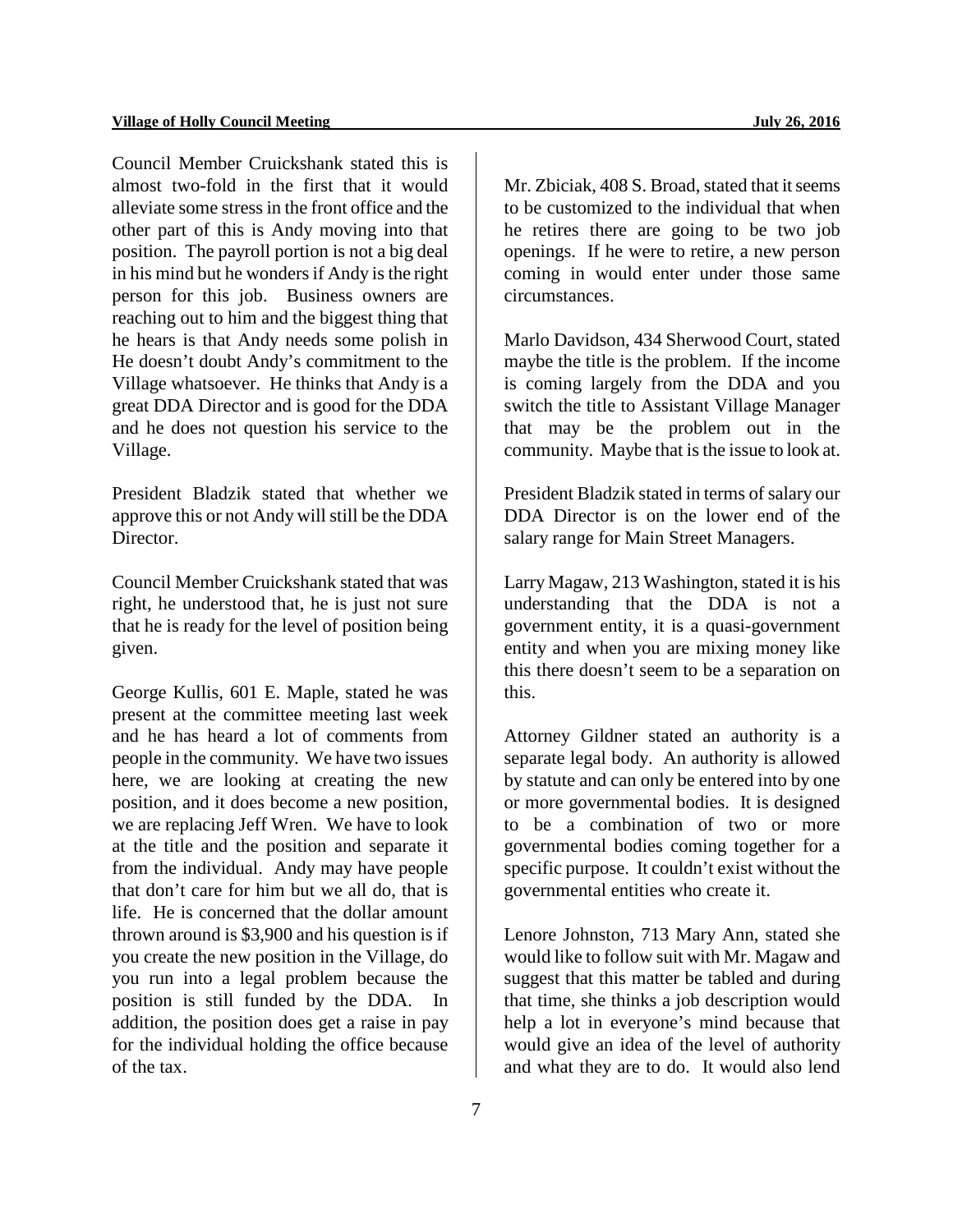consideration to the pay and that would have that all firm in everyone's mind.

Patrick Feeney, 210 Franklin, stated he has one last request and would like to see it tabled and bring in some other members of the DDA; he would like to hear from them. As quickly as this came up, he is glad that Mr. Kullis was there, because he gained more information from him than he did from the elected officials.

Council Member Heiple stated it was her understanding that this was approved at the July 8<sup>th</sup> DDA meeting.

Don Oliver, 407 Oakland, stated in the period of time that Mr. Wren was gone who was taking over those responsibilities and did they get an increase in pay for those duties.

President Bladzik stated that it was shifted over to Clerk/Treasurer Behrens without any increase in pay.

Council Member Kleven stated in late May we had Oakland County down here for awards and it sounds like Andy is doing a good job over there with what he has and if it isn't broke, why we are trying to fix it.

President Bladzik stated that from his perspective it is broke. There were some planning and zoning issues there that weren't handled correctly.

Council Member Cruickshank asked Andy Potter how many hours per week he currently worked.

Mr. Potter stated that he works between 50 and 60.

Council Member Cruickshank stated if we changed this now he is going to go down to 40 hours per week because you are a payroll employee.

Mr. Potter stated that his job will change very little. As the Community Development Director he can now focus on the community as a whole. He can expand outside of the DDA District while continuing to manage that department and the budget. That is the best part of this; it is going to bring Holly forward, going to bring tax dollars, that is the saving grace of any community.

Council Member Cruickshank stated that he is doing a great job as the DDA Director and in this new position we will be restricting him to 40 hours per week and adding 10-12 hours per month of additional duties.

Mr. Potter stated it was because he went above and beyond the call of duty and because he loves the community.

Council Member Cruickshank stated that this will open the door for liabilities on the Village for overtime.

Manager Walker stated that once this position is approved, that position, as far as Village work, then falls under the responsibility of Village Administration to make sure the excess hours are not being worked and still getting the job done on the Village end. The responsibility of the DDA Board will make sure that his hours in the DDA district stay within their required parameters. As part of this transition some of this work is going to be shifted onto the DDA committees that are partially functional at this time. Two are fully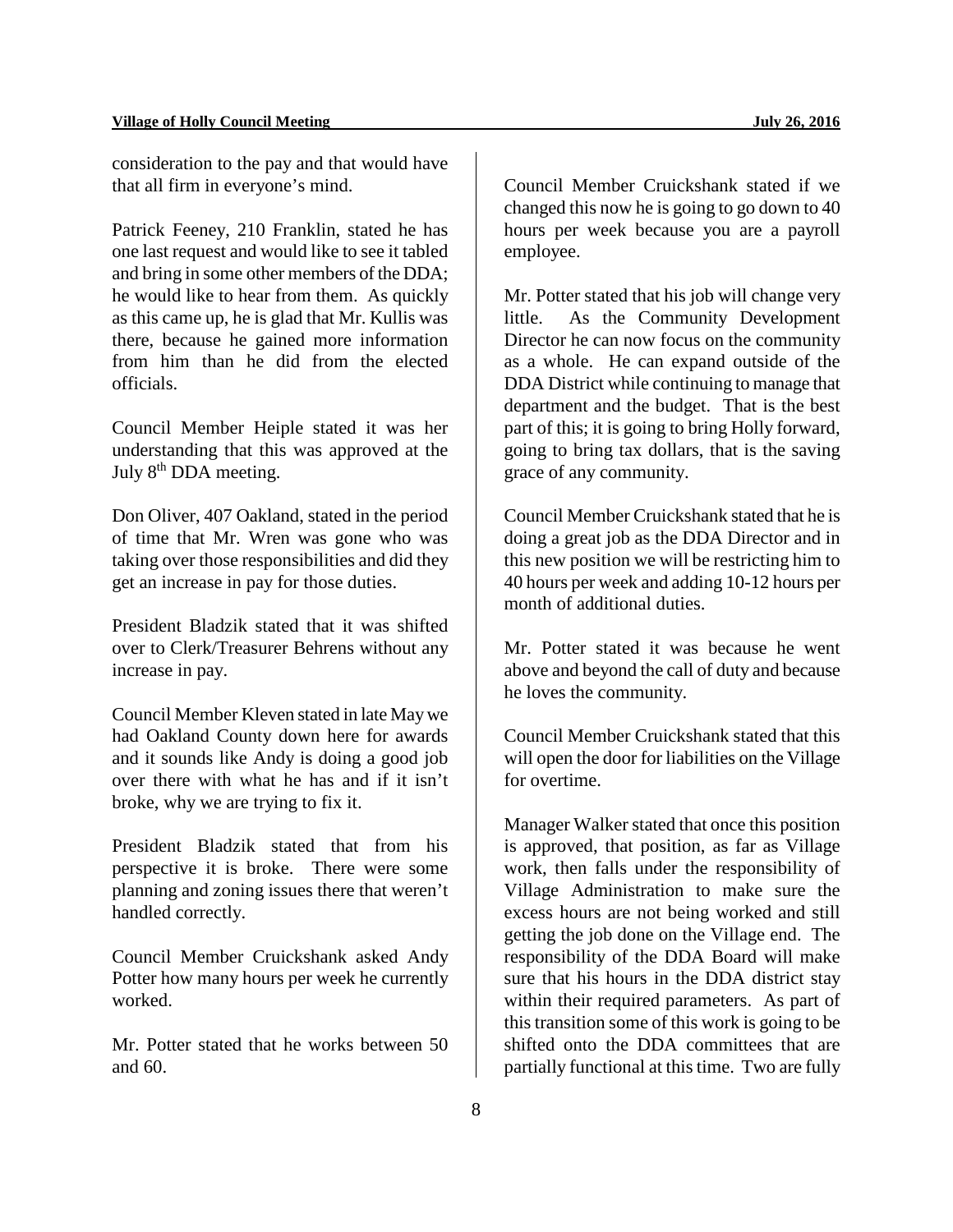functional and two are not. That is something that during evaluation time, if this is approved, that council and the DDA Board will have to evaluate.

Council Member Cruickshank stated we currently re-up the DDA Director's position contract every 12 months so going forward the position would be an employee and it would be ongoing.

President Bladzik stated that it would be an employment contract.

Diane Jennings, 714 Holly Bush Drive, stated if she is listening correctly, the DDA position is going to clean up unsightly lots and asked what Mr. Watson's job would be.

Mr. Watson's position would still be our Code Enforcement and Building Official Steve McGee would report directly to this position.

Larry Magaw, 213 Washington stated since we are having a lot of trouble separating the DDA Director and stated that he has been in businesses when he has visited and he is not very polished. These are existing businesses and as far as this person being a DDA Director or a Community Development Director he doesn't want him coming to his house and bothering his wife and family.

Council Member Kleven stated the County gave us all of those awards but you can't rest on your laurels. He has learned that the Bittersweet is for sale, Main Street Antiques is closing and it is his understanding that there are three businesses downtown that are behind on their rent.

President Bladzik stated that the goal is to have long term businesses but really at the end of the day, a DDA could do their job perfectly but any number of situations could happen which would lead to a business closing. His understanding is that the Bittersweet already has a buyer and they made the decision to sell because they wanted to get out of the business, it is his understanding that they are trying to work out some type of resolution for Main Street Antiques. He doesn't think we are resting on our laurels, things come and go and we want to provide the resources to help business owners out.

Council Member Kleven stated he is trying to say that it is a continuous process and if you wind up with a lot of empty storefronts that is not a good thing. If you were in Holly 13 years ago, that is what you would have seen.

Council Member Cruickshank stated that he would feel a lot more comfortable if there was some sort of evaluation on how the setup is working out in six months. If it was necessary to move it back under the Village administration only, then it could be done.

Council Member Rankin stated that could be done at any time by the Council.

Don Oliver, 407 Oakland, stated he sees a lot of negatives in the whole conversation because he is already working over 40 hours and we can be liable as a Village. Why would we want to put more work on him and we are going to get what? If the downtown area is losing businesses because he is working on the car wash or the old army tank place, he is taking 10-12 hours away from the downtown then that would be a negative.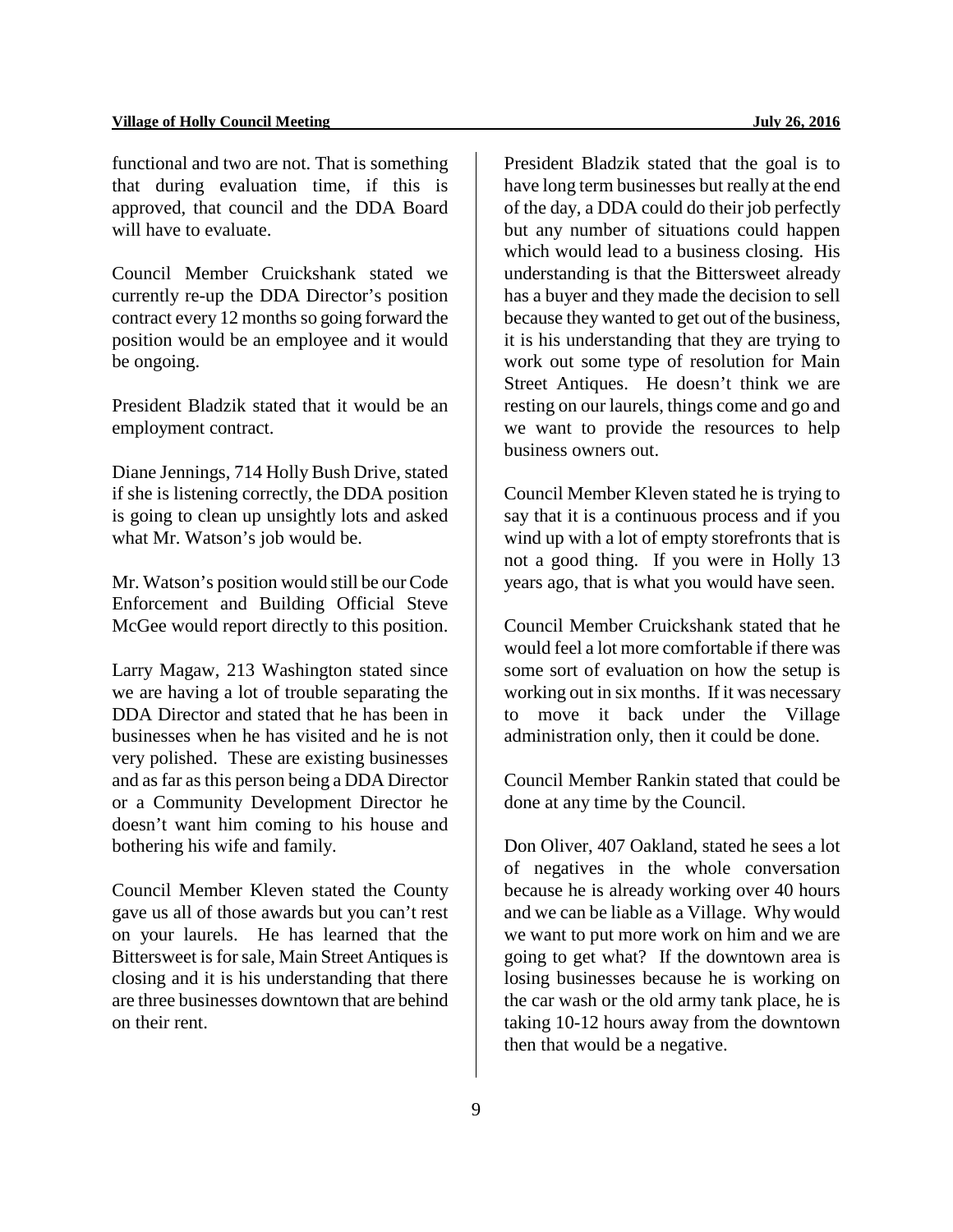**CM 2016-081 Motion by Cruickshank, second by Musgrave to postpone this topic until the next Council Meeting on August 10, 2016.**

**Motion carried by a voice vote of all ayes and no nays.** 

# **#4. Consideration of the position of Communications Officer.**

President Bladzik stated this is a new proposed position. The reason they are proposing this is due to some of the comments we have heard tonight, at previous meetings and around the community. One of the roles we are expected to do as a form of government is to provide communication and we have done it poorly in reviewing Holly's history. In some respects it is not to be unexpected, some of the things we have been working on in the past year and there have been instances in where our public information resources have actually been to the detriment of the Village and our citizens. It has been said that things are being done behind closed doors, which they are not, but that is the perception. There is a general philosophy that citizens should go seeking information but that is not necessarily the case of the way things are. Over the past several months we did some research and looked to other municipalities and found that generally larger municipalities tend to have communication officer but they found nine communities that have communications officers which are proximal to our size; Hudsonville being similar in size, population, budget, etc. We have included a job description and it is to handle the public communications for the Village, interact with the media, maintain our communications

channel, as a part of this by nature of the skill set to support departments in grant writing and reporting, not necessarily a requirement for the job but definitely value added. There may be times we can identify some grants but we don't necessarily have the expertise now to do this. To be clear, this is not a necessity, this is a proposal to try to make things work better. It is up to the council for consideration and this would be a budget amendment out of the fund balance with the warning that the council would need to manage the budget for years out for this. Salary range is between \$40,000 to \$45,000, we are looking for someone with a little bit of background and experience to build public relations programs. The total package compensation range would be \$43,000 to \$48,000. The position would be supervised by the Village Clerk/Treasurer. The position would also be responsible for collaborating with community groups, such as the Dicken's committee, for communications, media relations and so forth.

Council Member Cruickshank stated that personally this is something that is sorely needed. He believes that the grant writing should be a requirement.

Council Member Musgrave stated that just because a grant may be for one thing, you can take the funds and use them for other things.

President Bladzik stated if this is approved tonight it would get posted on job boards and career resources and we anticipate four to six weeks of posting and we would then chose, select and go from there. The final candidate would come before the council.

Council Member Allsop asked where the office would be.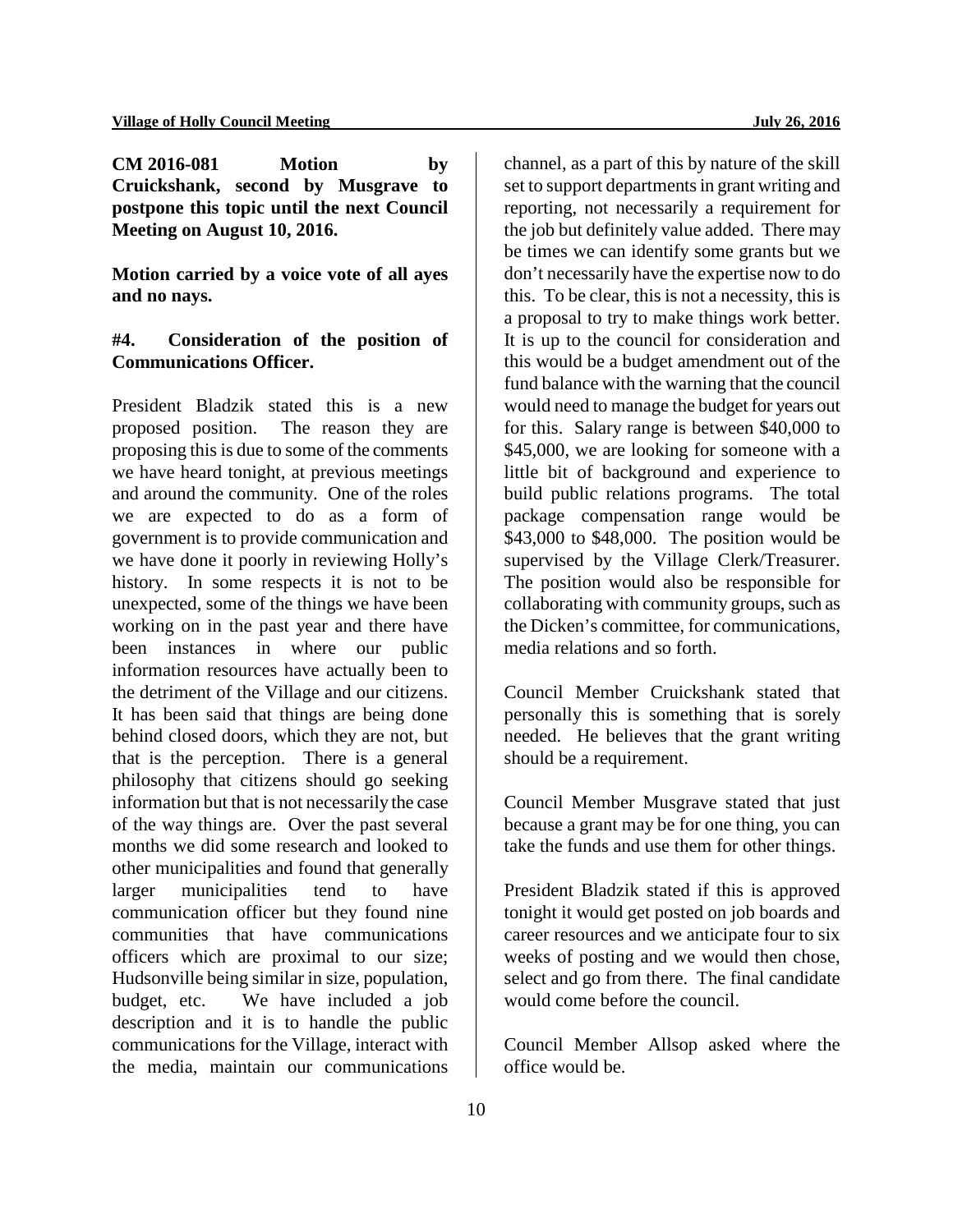President Bladzik stated that office space would be shared with the DDA Director and his office would be parceled out.

George Kullis, 601 E. Maple Street, stated as a resident of the Village he likes to read the newspaper and he is okay when the phone rings but social media is not his forte. He has been involved with the Village since he has moved here and he can say that communication has been our biggest problem. A communication director cannot work with the non-profits and our churches; the main reason we have been able to turn around the Dicken's Festival is because we have been able to bring on people like Terry Connell who has communication talents. He thinks this is a great new position for the Village to help us move forward for the Village.

President Bladzik stated when you look at media markets Holly is in a no man's land. If you have Comcast cable you are in the Flint market. If you have Direct TV you get the Detroit market so it is very difficult for the Village to get media coverage. The Tri-County Times does not cover us very well and to have someone in a position to help build relationships, for the little stuff, you need to get to know the reporters and the camera guys. We are a Village of 6,100 people, 12,000 with the township; are we big enough; that is a judgment call for the council but the need is there.

**CM 2016-082 Motion by Cruickshank, second by Musgrave to create the position of Communications Officer as detailed in the memorandum.**

Lenore Johnston, 713 Mary Ann states that we get so much money from Comcast for communication and we just forward it onto the schools don't we?

President Bladzik stated that we do not but the PEG fees are for a very specific purpose. He believes there is a Flint source access channel that we can use.

Mr. Magaw, 213 Washington, stated the minutes of meetings are held until they are approved by the body that made them and he would like to see meeting minutes that are not approved published to the website on the interim and placed where they can be found easily.

#### **Roll call vote was as follows:**

**Voting for: Allsop, Cruickshank, Heiple, Musgrave, Rankin, Bladzik Voting against: Kleven Absent: None Motion carried.** 

**CM 2016-083 Motion by Musgrave, second by Heiple to return to tabled item New Business #1 for the consideration of the adoption of Ordinance #442 to amend the Zoning Ordinance Article 11, Section 1102, Special Land Use to allow for mini storage units.** 

**Motion carried by a voice vote of all ayes and no nays**.

Attorney Gildner stated that he has the zoning ordinance because he wanted to see how it was organized and worded. First to note is that it should not be Section N, it should be Section Q, as there is already a Section N. In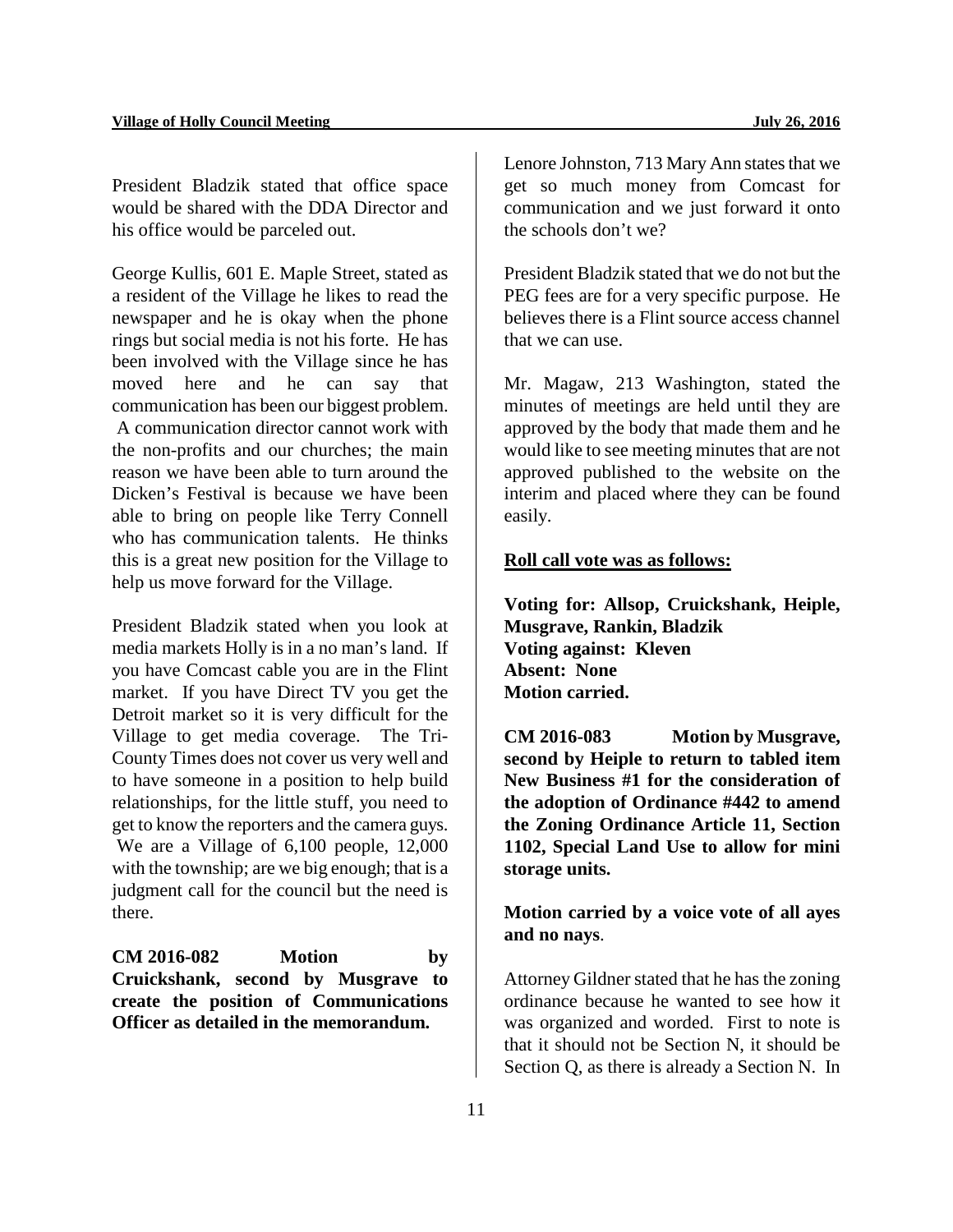terms of the text change, ideally that would go under Section 17, which is Special Land Use but he can live with it where it is proposed in Section 11. Additionally they can add further the following to the ordinance it shall not be stored, and then list all of the items as stipulated by the Planning Commission.

**CM 2016-084 Motion by Heiple, second by Musgrave to add the following to Section Q shall not be stored in any storage units: combustible radioactive or hazardous materials; no animals or plants; no perishable foods or odorous items; no firearms or explosive materials; no medical, pharmaceutical drugs or illegal supplies, no unregistered vehicles; no workshops, recreational activity or any other business activity.** 

# **Motion carried by a voice vote of all ayes and no nays.**

President Bladzik asked the Council if we would like to add this as a special land use.

Mike Wagner, 1130 Lakeview Circle, Holly stated he is the real estate agent on the property. A couple of things in clarification and he understands that this just only allow for the opening of a mini-storage. They call this a low impact business that is going to go into that corner, and the opportunity for lumber yards, auto sales, restaurants are now allowed.

The property has been for sale there for over 30 years. This is one of the best low impact ideas that could be placed there. They haven't even had the opportunity to go for the special land use; they are just trying to get the text amendment. He knows what it was like to plan but sometimes planning over 30 years need to change. Some things need to be

allowed to help improve. The tax dollars alone would aid this community. Pampaluna has paid over \$100,000 in vacant land taxes on that property and hasn't had the potential to be realized.

Vino Pampaluna, 1235 Main, Rochester stated that he and his partner have owned it since 1988 and paid over \$100,000 in taxes. They have exposed this property to every fast food, bank, a dozen brokerage firms looking at it and this is the first use and realistic buyer they have had on this parcel. There are a lot of businesses that would be allowed on this parcel that wouldn't require a special use. He has studied the zoning map and does not see any other parcels that you could put together to make it work economically. He thinks it would open up and clean up that corner, make visibility better. The operator is an experienced mini storage owner, his hours are from 8 am – 6:30 pm and closed on Sunday. He believes it would be very clean, well-lit and bring attention to other parcels up there. Coming in from the north, new development brings other development. If you look at 90% of the ministorage facilities they are new, they are modern, gated and lit. This has to be approved through all of the various boards so that will take care of itself. He thinks this would be a good addition to their special land use and thinks it is much less intense.

President Bladzik asked what a mini storage unit could get re-purposed into if it fails.

Mike Wagner asked if he had ever seen one fail.

Mr. Pampaluna stated right now the Village has nothing there. He doesn't think he is going to invest \$1,000,000 to fail. He thinks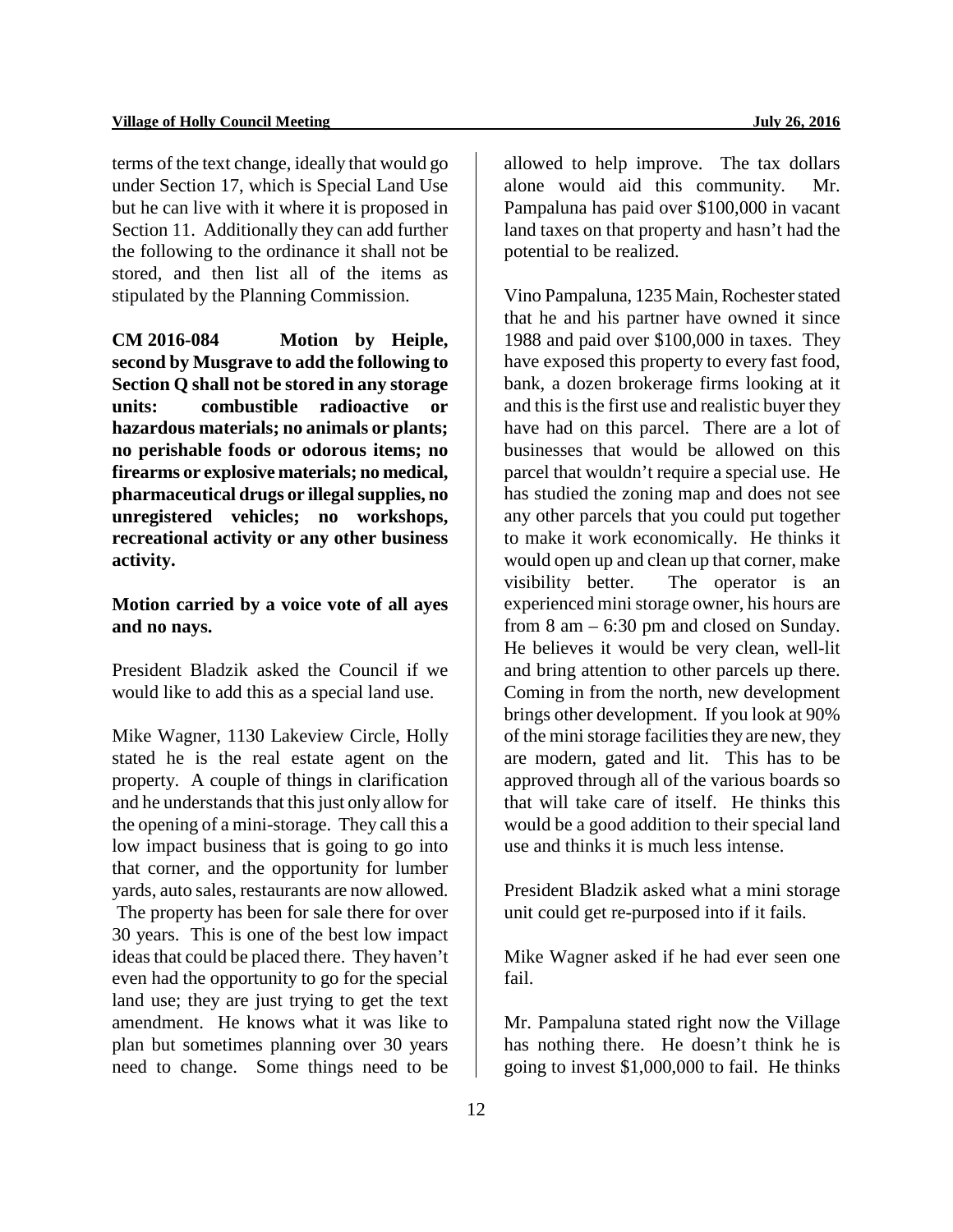if you did look at it further down the road, if it failed, he could see some retrofit of a lot of buildings. It has perimeter safety, it is gated, has paving and the building are rather simple.

Council Member Musgrave asked if it was going to be single story or two story.

Mr. Pampaluna stated that he believes it is going to be single story but that will be determined during the site plan review process.

Council Member Heiple stated she voted no at the Planning Commission was because she felt that it didn't meet our Master Plan vision.

Council Member Cruickshank stated he agrees with that.

George Kullis, 601 E. Maple asked if the Village knew what the capacity of the other storage units are in the Village.

President Bladzik stated that he did not have that information.

Larry Magaw, 213 Washington stated that he thinks the guy who is going to put all this money into this thing has already looked at these matters.

*CM 2016-076 Motion by Heiple, second by Musgrave for the adoption of Ordinance #442 to amend the Zoning Ordinance Article 11, Section 1102, Special Land Use to allow for mini storage units.* 

#### **Roll call vote was as follows:**

**Voting for: Kleven, Musgrave, Rankin**

**Voting against: Cruickshank, Heiple, Allsop, Bladzik Absent: None Motion failed.**

**#5. Consideration of a Budget Amendment for Code Enforcement.**

Council Member Cruickshank stated he current roll at the Village is purely reactive and there is zero pro-activeness to going out and trying to discuss the blight with homeowners. There was a meeting with the Center for Community Progress and one of their suggestions was to step up the code enforcement hours. One of the things that became apparent is there is plenty of code that is applicable but due to time constraints it is not enforced.

**CM 2016-085 Motion by Cruickshank, second by Rankin to approve a budget amendment in the amount of \$4,000 for Code Enforcement activities in the Village of Holly.**

President Bladzik stated he agrees 100% that we need more code enforcement and he doesn't have a problem allocating an additional \$4,000 but the purpose of the Blight Task Force is to look at a comprehensive overview of everything. Our building fund balance is healthy. We already knew that enforcement was an issue. Some of the charges of the task force is to look at ordinances; what is in the ordinance and has the application of being proactive on enforcement; to look at causes and to look at alternative programs. Those kinds of things should be analyzed and looked at kind of as a package. Not to say kick the can down the road but when we met with the Center for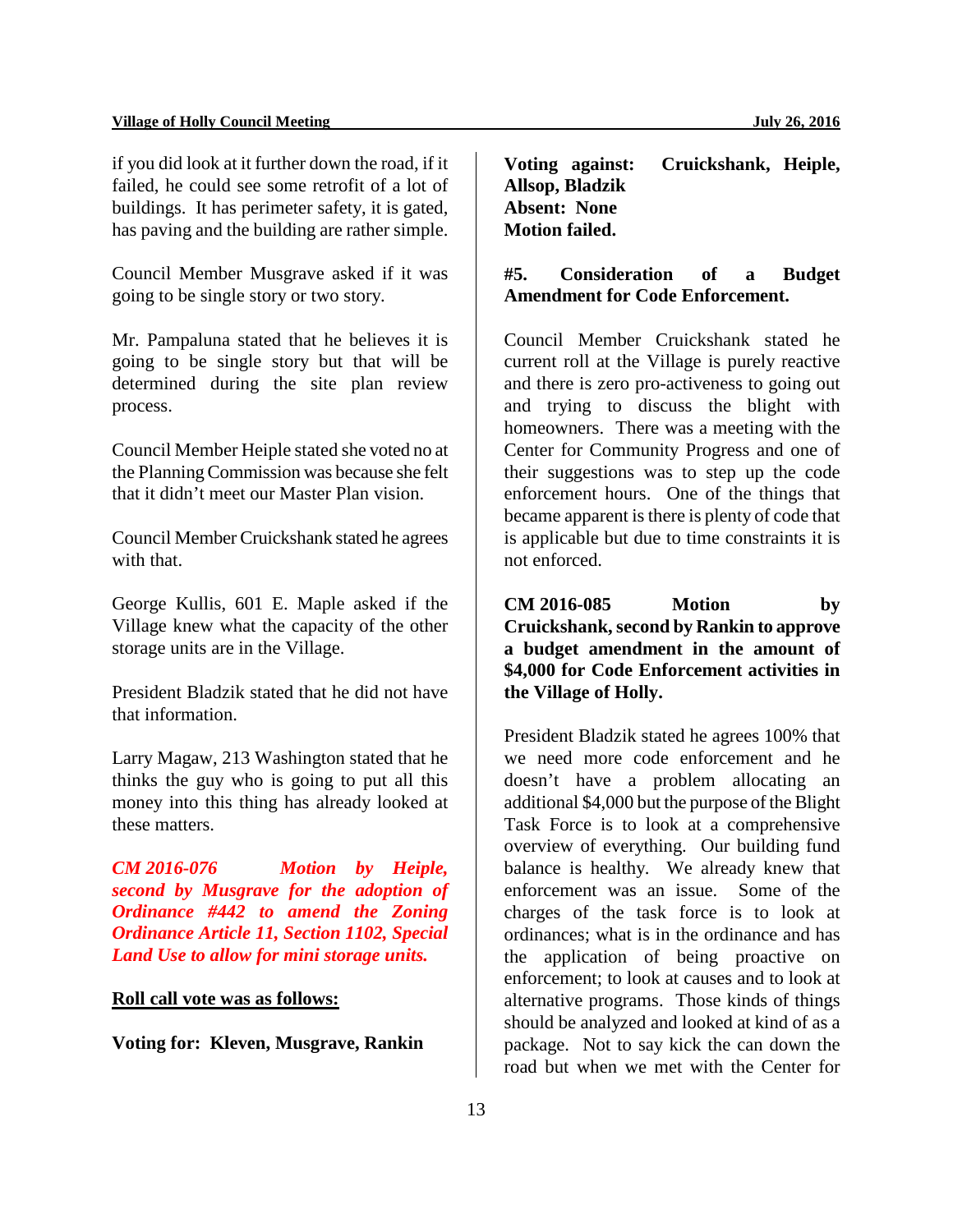Community Progress, they didn't say as a prescriptive solution more code enforcement they just said that was something that you could do. If you start being proactive then people perceive that the hammer is being dropped on them. Also having additional programs; we talked about the fact with our demographics and some of the causes for disrepair or maintenance, there may be some really reasonable reasons why something isn't maintained. Even if we do more pro-active enforcement, to have programs or analysis in place to say; and here are some resources that we have in place so I don't have to ticket. One of the things that he hoped the task force would take on was the process of a parcel survey to find out exactly what the condition of things are and come up with a definition of blight and what no so you can evaluate the ordinances and the pro-active enforcement accordingly because you know what that is. He stated he would like to see this postponed until September to give the task force time to come up with a bigger package or if we want to consider it tonight, that is fine also, he would leave it to the rest of the council.

Council Member Cruickshank stated this is more of a small piece of the overall idea. They have over the past allowed people to think that people could put off what needs to be done. As President of the HOA, when you step up enforcement people will generally respond to correction attempts.

Council Member Heiple stated we formed a Blight Task Force and if we don't provide you with the tools to do the job than we set them up to fail.

President Bladzik asked if the task force voted on this.

Council Member Cruickshank stated that he advised the task force that he would take this to council but there was no official vote.

Council Member Musgrave stated she would feel more comfortable if more research was done.

Council Member Cruickshank stated that Oakland County puts out some sort of help if you need furnaces and so forth but you have to be with a specific bank. Oakland County is a rich county in Michigan so we are not necessarily successful in obtaining these grants.

Council Member Kleven stated that blight is one of the pet peeves of people in Holly and he thinks that we should not just have a blight task force but we should give it some teeth.

President Bladzik stated that he would rather see this as a bigger part of a plan.

#### **Roll call vote was as follows:**

**Voting for: Heiple, Kleven, Musgrave, Rankin, Allsop, Cruickshank, Bladzik Voting against: None Absent: None Motion carried.**

#### **REPORTS**

# **Village Manager**

Nothing further to report.

# **Attorney**

Nothing further to report.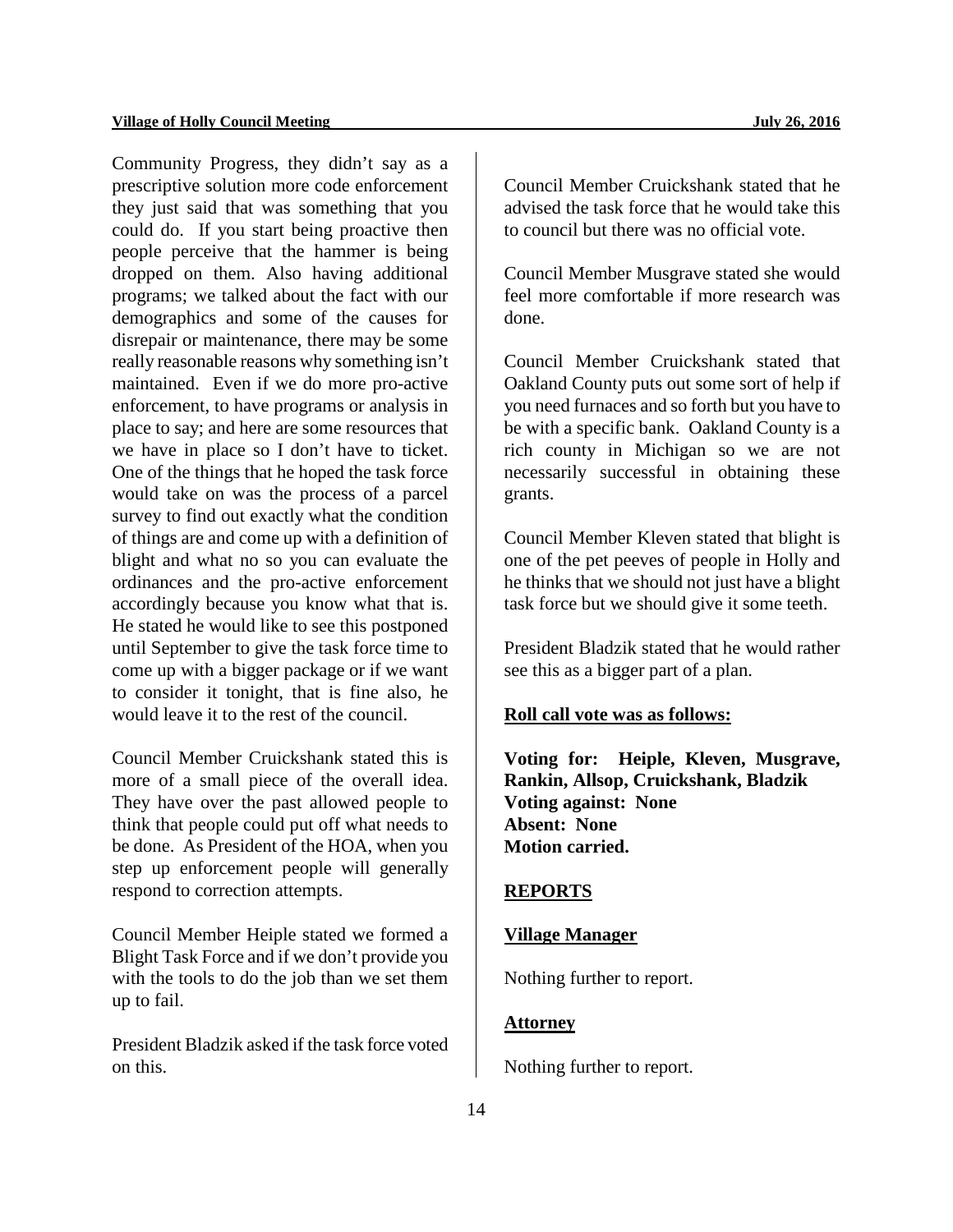#### **Clerk/Treasurer**

Nothing further to report.

#### **BOARDS AND COMMISSIONS**

Council Member Cruickshank stated he was not at the last board meeting but discussion was scheduled to begin on the tour which was taken several months ago.

Council Member Heiple stated that there is a Planning Commission meeting tomorrow night to choose a Chairperson and Co-Chairperson as well as discussion regarding the proposed zoning change to E. Maple Road.

#### **COUNCIL COMMENTS**

President Bladzik stated back in March the council considered the creation and initiative of a 425 agreement with Holly Township. It has been mostly research and analysis of whether this is a viable option. The original proposal is to do a transfer of parcels from the township in the area of Quick Road and Fish Lake Road. We are looking at process which was all described during a 425 meeting; there are public hearings required and enough time for all municipalities to consider the agreement. There is a 30 day window where the residents may petition that the matter goes to a ballot. If it goes to a ballot, the outcome of that is determined by the election. That is what is being discussed, nothing more than that. It has been discussed that if it isn't a win-win it isn't going to work for anyone. This is not a Cityhood proposal where we are deciding on our own to extend our will on the other side. We are still at a win-win situation

and are starting to develop legal language. From a Village point of view, if this were to pass, this would not increase the Village taxes for anyone. There would be no incentive for the Village to do this. That is the purpose of the referendum.

#### **PUBLIC COMMENT**

Lenore Johnston, 713 Mary Ann stated she was sitting next to Mike Wagner and the gentleman interested in the lot there. Up until a week ago she wasn't for it but she had an opportunity to speak to him about this and this particular storage area does not allow for outside storage. She stated that now they are gone and wonders if there is some other alternative to this and if the property is going to sit vacant another 30 years.

Larry Magaw, 213 Washington stated that some of the resistance to the storage units is regarding one of the comments that it is going to be well lit and we don't want a well-lit area close to our residential area. The thing that he really wanted to comment on is now that we have a code enforcement structure; we are trying to get private people to clean up their properties and public properties are falling apart including our sidewalks.

#### **ADJOURNMENT**

With nothing further to discuss, Village President Bladzik adjourned the meeting at



**Ryan Bladzik, Village President**